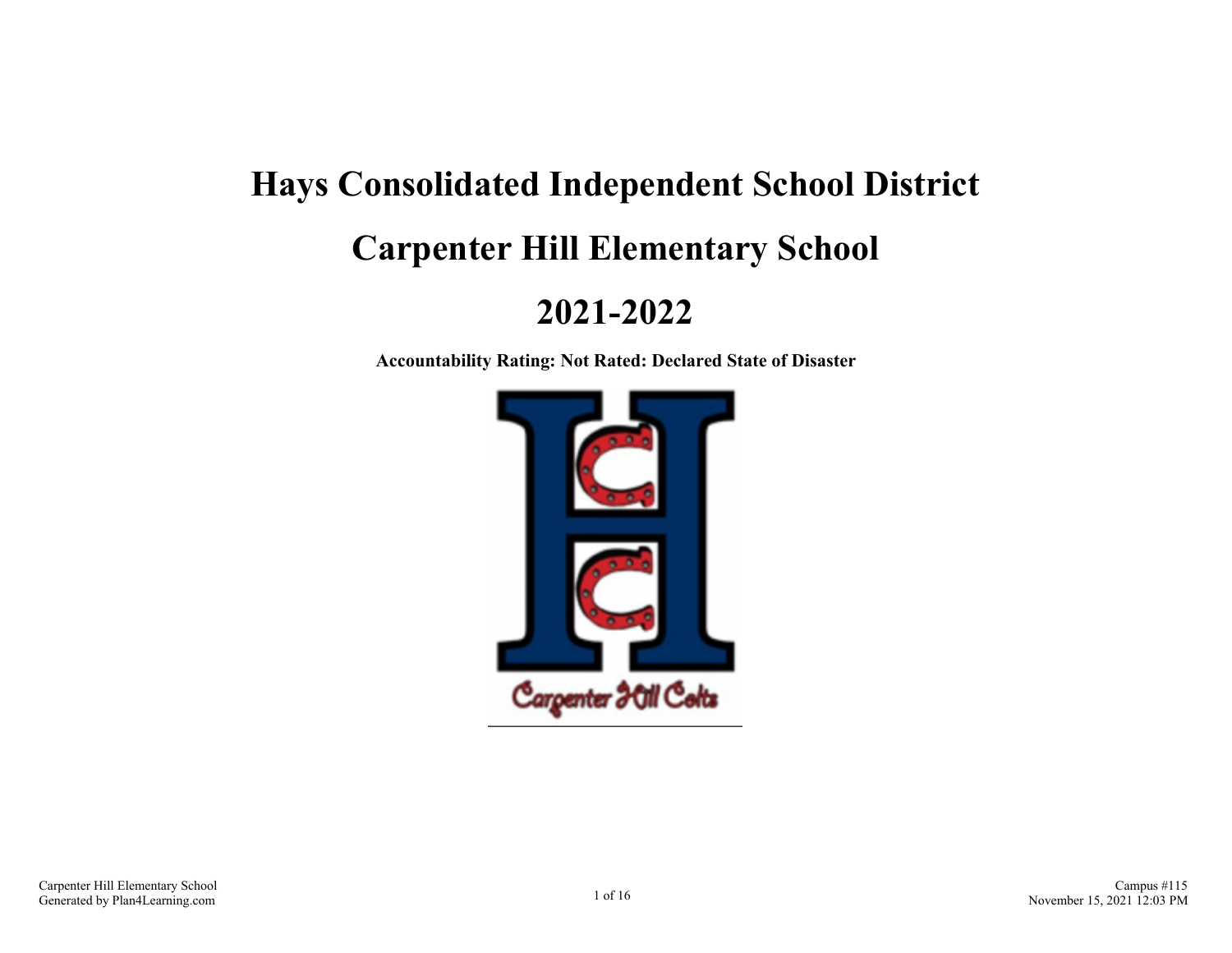# **Mission Statement**

**Mission:**

**The mission of Carpenter Hill Elementary is to empower students with the tools to grow through nurturing relationships and innovative educational experiences.**

# **Vision**

Vision:

Carpenter Hill Elementary School staff and students will challenge one another to grow as learners and leaders in a community of respect and acceptance.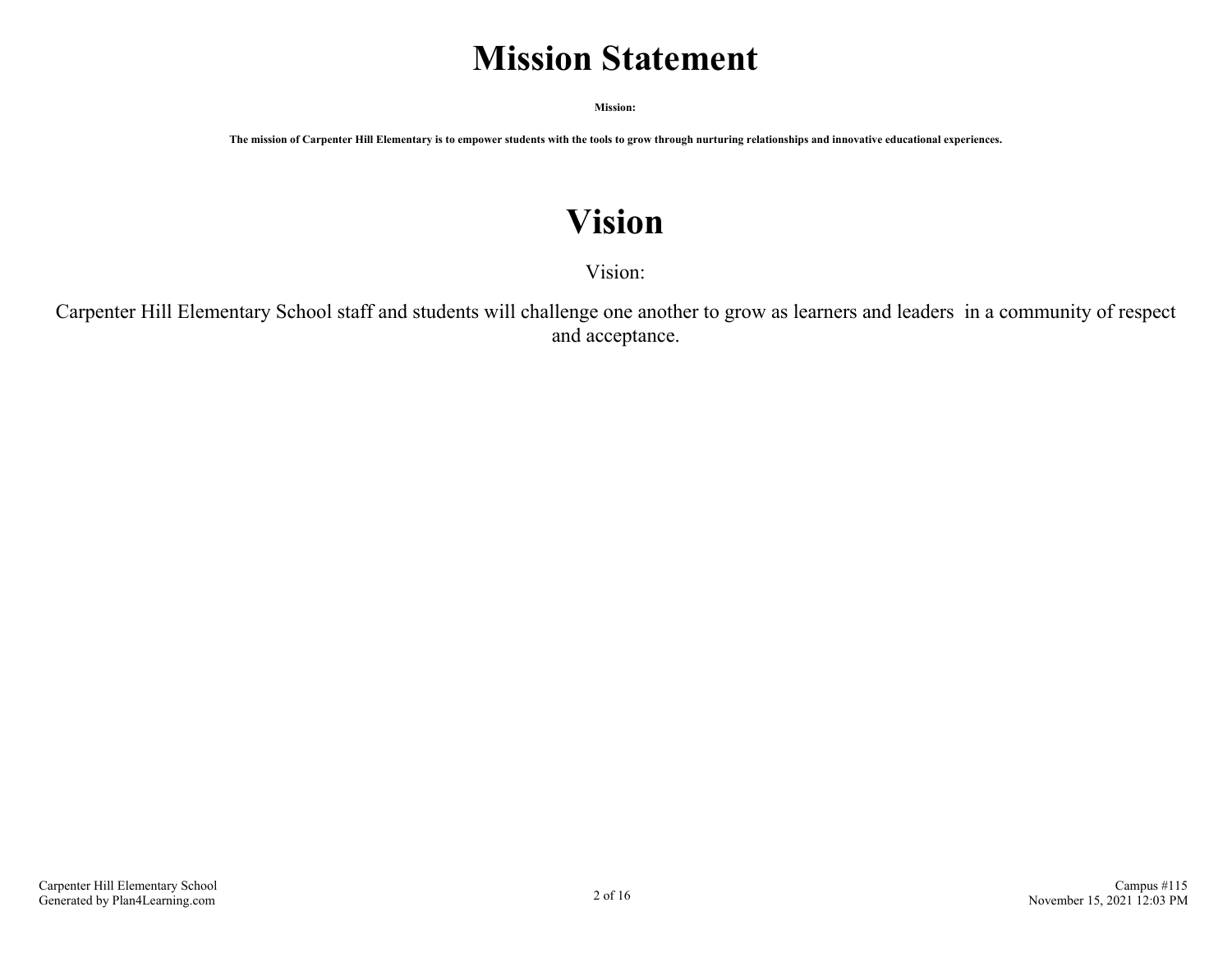# **Goals**

**Goal 1:** Hays CISD believes in the achievement of every student.

**Performance Objective 1:** Carpenter Hill Elementary School will evaluate and address the individual needs of each student. Students and parents/guardians will receive academic advising and will utilize data, based upon aptitude, ability, and career inventory data, to formulate their plan of study for high school credit beginning in the spring semester of their 5th grade year. Our staff believes in the education of the whole child and believes that success is based on more than the results of a single test, including social and emotional learning, strong interpersonal skills, and the development of positive members of society. Through attention to individual student needs, each campus will demonstrate continuous improvement by showing academic growth and student engagement.

T-PESS Standard 1- Instructional Leadership: The principal is responsible for ensuring every student receives high-quality instruction.

**Evaluation Data Sources:** Grade 5-12 Student Advising: Carpenter Hill will utilize a career interest profiler to track academic advising beginning spring semester of 5th grade based on student interest and academic achievement. The campus will provide a report showing evidence of the academic advising captured through a career interest profiler by campus and grade level.

Student Achievement: The campus will prepare a report to summarize student academic performance/achievement and accessibility gaps. The campus will also include data on student growth goals addressing the approaches/meets/masters performance levels. PK-3 reading levels will be measured and reported at the beginning and end of each year.

College & Career Readiness: The campus will prepare a summary of college and career readiness activities for the school year.

Professional Development: The campus will participate in continuous differentiated just-in-time professional development in all content areas to support the campus initiatives and student achievement goals. Campus administrators will conduct at least 60 minutes of walk-throughs per day. A summary of staff professional development efforts addressing data disaggregation and administrative walk-throughs will be provided by the principal to the Deputy Academic Officer that includes literacy and math data, along with specific curricular and teaching strategies to address these areas.

Social Emotional Learning: Carpenter Hill will implement Social Emotional Learning (SEL) strategies with fidelity. The campus will track and monitor student participation in extra-curricular/club participation, discipline, and attendance on an on-going basis.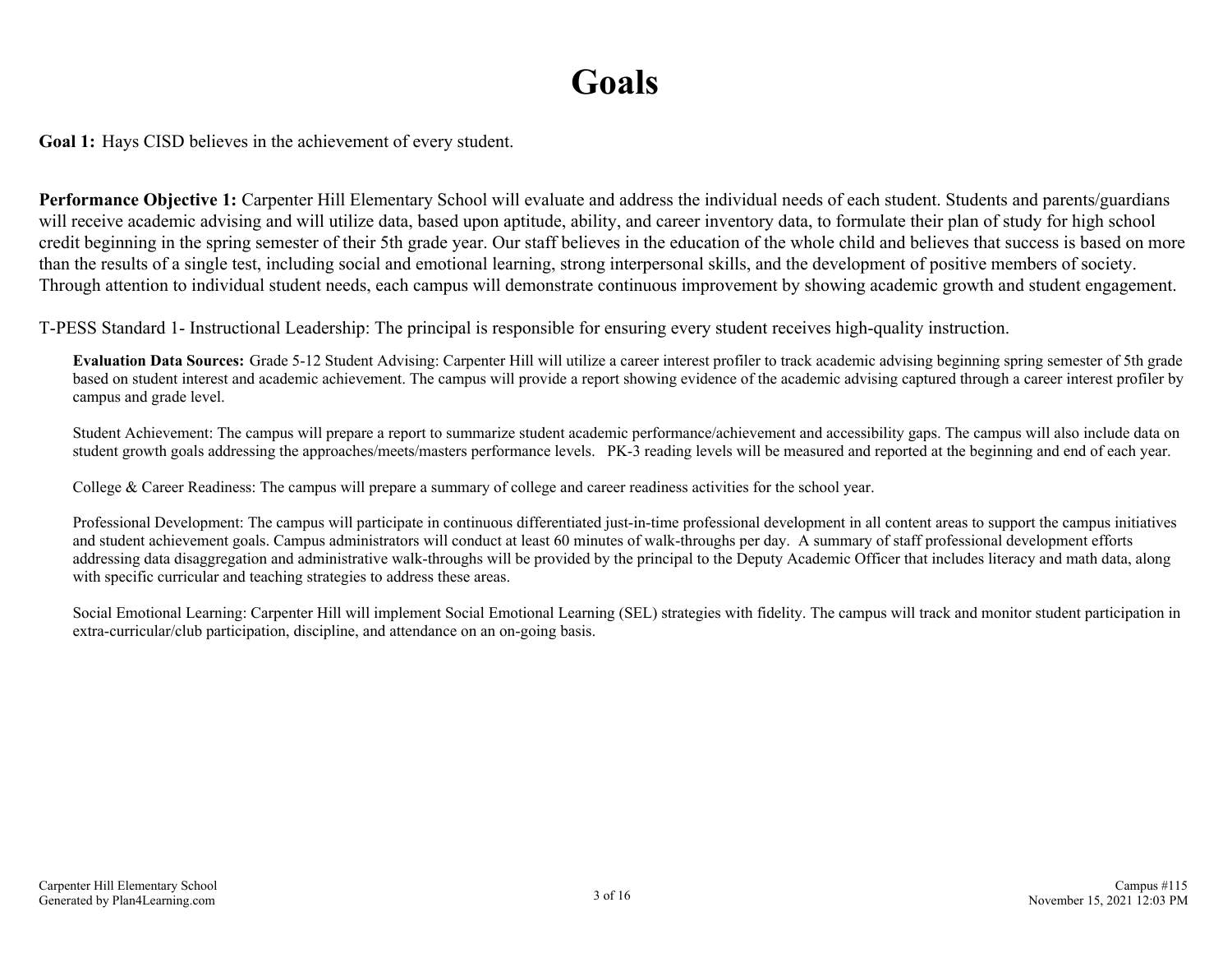#### **Strategy 1 Details**

**Strategy 1:** Reading:

The campus will continue to provide an explicit phonics instruction program, for grades K-2.

We will monitor and evaluate the implementation of the K-5 HaysCISD curriculum and the utilization of the HMH resource with fidelity.

Blended Learning Approach will be utilized for stations and tier 1 instruction.

**Strategy's Expected Result/Impact:** At least 75% of students will move up one performance level as reported by mCLASS.

3rd, 4th and 5th Grade will increase in Domain 1 by at least 5% in reading when utilizing STAAR score comparison from 2020-2021.

TTESS Dimension 2.2 Content Knowledge and Expertise

**Staff Responsible for Monitoring:** Campus Administration Campus Instructional Coach District Support Provided by ELA Content Coordinators and District Literacy Specialists

**TEA Priorities:** Build a foundation of reading and math - **ESF Levers:** Lever 2: Effective, Well-Supported Teachers, Lever 4: High-Quality Curriculum, Lever 5: Effective Instruction

**Strategy 2 Details**

**Strategy 2:** Writing:

We will monitor and evaluate the implementation of the claim-evidence-reasoning strategy, for the 2021-2022 school year, to ensure all students can respond in writing in all content areas with fidelity

**Strategy's Expected Result/Impact:** 100% of teachers will implement claim-evidence -reasoning strategy.

TTESS Dimension 2.2 Content Knowledge and Expertise

**Staff Responsible for Monitoring:** Campus Administration and Campus Instructional

Coach District Support Provided by ELA Content Coordinators

**TEA Priorities:** Connect high school to career and college - **ESF Levers:** Lever 2: Effective, Well-Supported Teachers, Lever 4: High-Quality Curriculum, Lever 5: Effective Instruction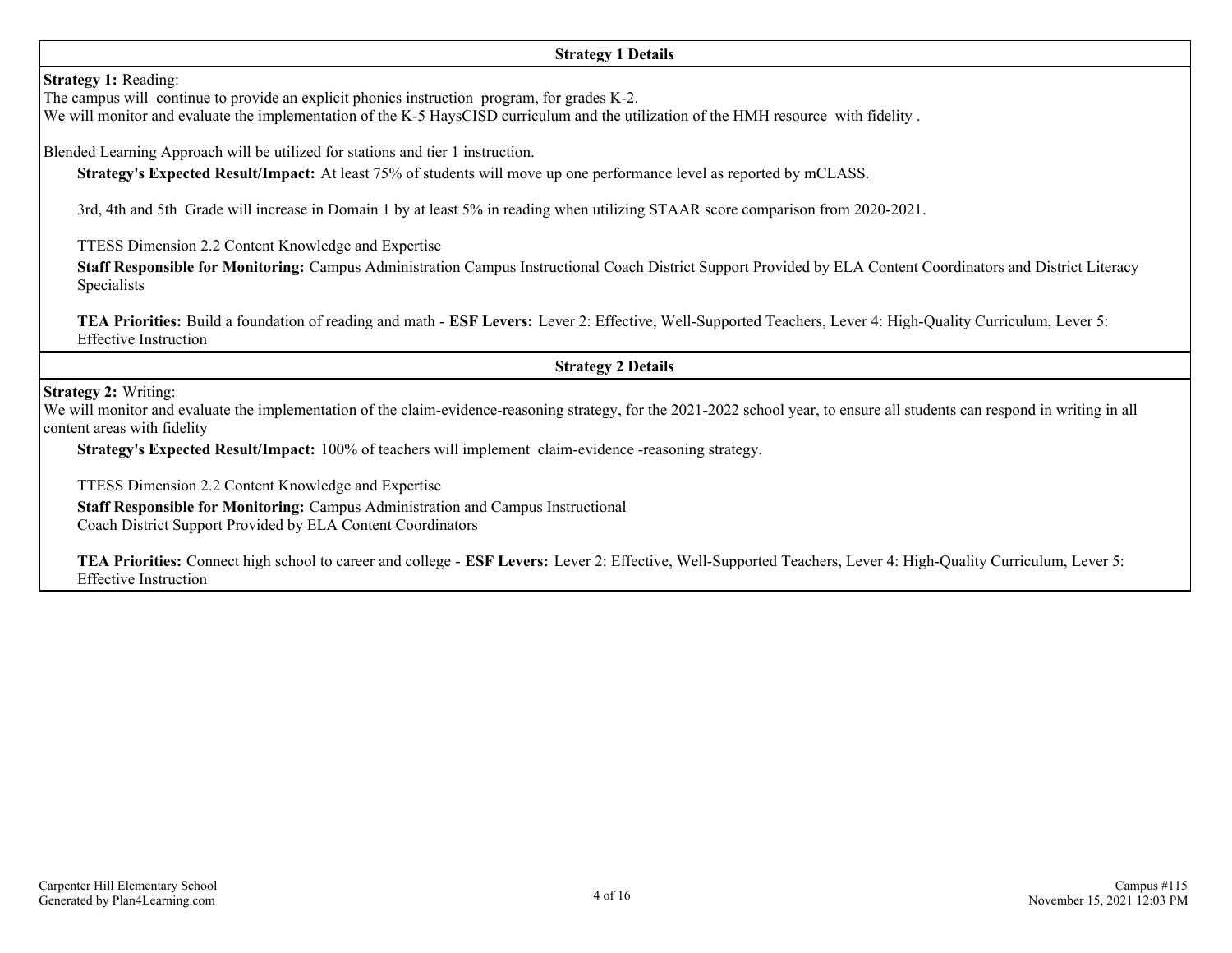# **Strategy 3:** Math:

We will 1 improve math performance by focusing daily problem-solving. We will use a problem-solving model that incorporates analyzing given information, formulating a plan or strategy, determining a solution, justifying the solution, and evaluating the problem-solving process and the reasonableness of the solution Blended Learning Approach will be utilized for stations and tier 1 instruction.

**Strategy's Expected Result/Impact:** The strategy will be measured by 3% growth in Domain 1 in grades 3, 4, and 5 for math, when compared to the 2020-2021 STAAR results.

3rd Grade Math will make progress towards the district goal of 87% Approaches, 65% Meets, and 50% Masters.

4th Grade Math will make progress towards the district goal of 88% Approaches, 65 meets, and 45% Masters.

5th Grade Math will make progress towards the district goal of 88% Approaches, 67% Meets, and 60% Masters.

TTESS Dimension 2.2 Content Knowledge and Expertise

**Staff Responsible for Monitoring:** Campus Administration and Campus Instructional Coach

District Support Provided by Math Content Coordinators

**TEA Priorities:** Build a foundation of reading and math - **ESF Levers:** Lever 2: Effective, Well-Supported Teachers, Lever 4: High-Quality Curriculum, Lever 5: Effective Instruction

#### **Strategy 4 Details**

**Strategy 4:** Science/STEM:

The campus will use the strategy :"writing to learn" as a mode of communicating scientific understanding.

Purposeful planning will emphasize the importance of lab experience time; through the utilization of STEMscopes for grades K-5.

**Strategy's Expected Result/Impact:** 5th grade will increase Domain I by 3% when using STAAR score comparison groups for the 2021/22 SY. All teachers will utilize science labs and meet for monthly vertical team planning.

TTESS Dimension 2.2 Content Knowledge and Expertise

**Staff Responsible for Monitoring:** Campus Administration and Campus Instructional Coach District Support Provided by Science Content Coordinators

**TEA Priorities:** Connect high school to career and college - **ESF Levers:** Lever 2: Effective, Well-Supported Teachers, Lever 4: High-Quality Curriculum, Lever 5: Effective Instruction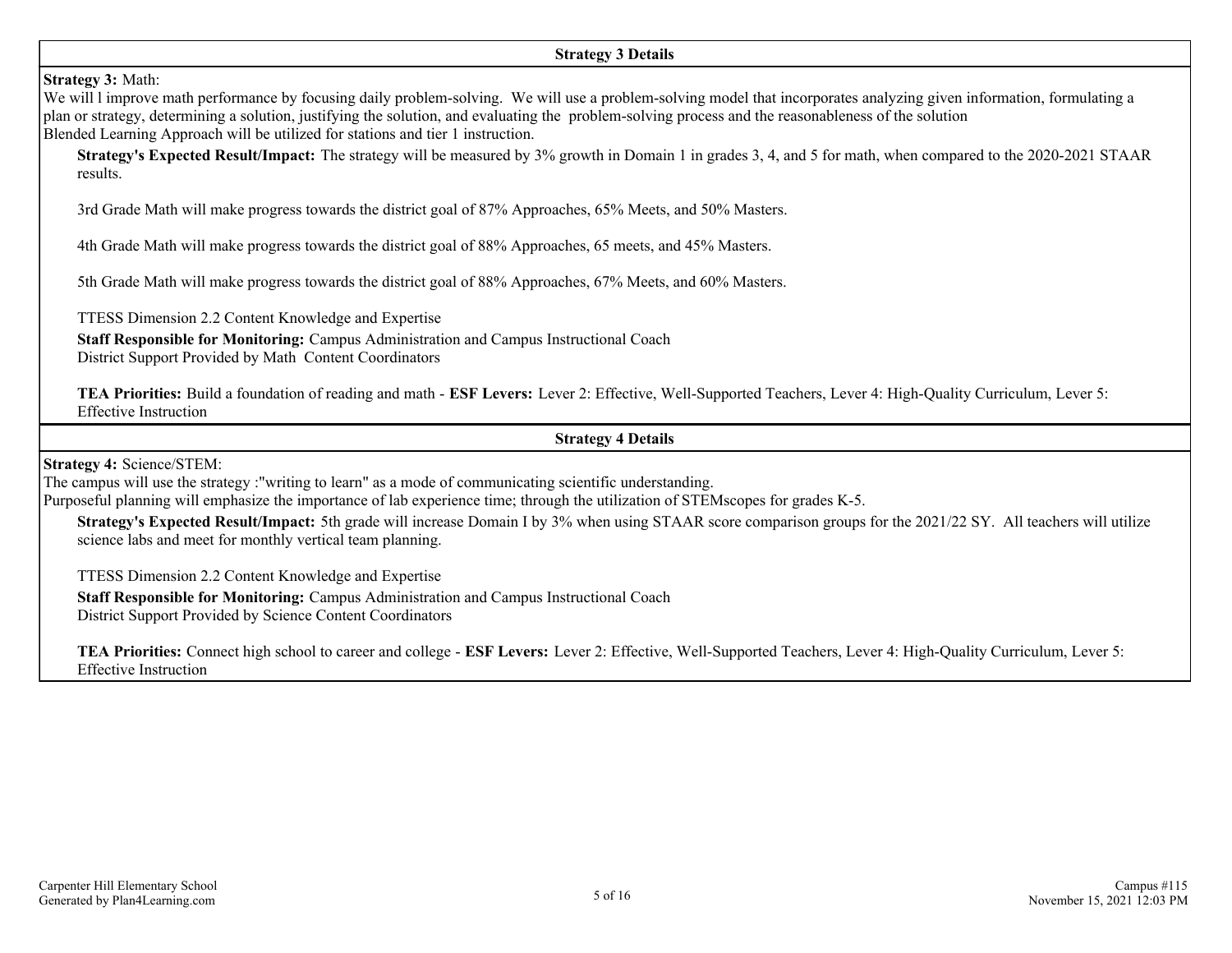#### **Strategy 5 Details**

# **Strategy 5:** Social Studies:

All teachers will use the district pacing calendar and integrate social studies standards with ELAR by using HMH resources and supplementary materials.

**Strategy's Expected Result/Impact:** The strategy will be measured by having 90% of teachers scoring proficient or higher on TTESS Dimension 2.2 by sequencing instruction that allows students to understand how the lesson fits within the structure of the discipline, the state standards, related content and within real world scenarios.

TTESS Dimension 2.2 Content Knowledge and Expertise

**Staff Responsible for Monitoring:** District Support Provided by Social Studies Content Coordinators

Campus: Principal Assistant Principal Instructional Coach

**ESF Levers:** Lever 2: Effective, Well-Supported Teachers, Lever 4: High-Quality Curriculum, Lever 5: Effective Instruction

# **Strategy 6 Details**

**Strategy 6:** Instructional Planning:

The campus will utilize the TEKS Resource System, the Hays CISD content resource website, campus playbook strategies, instructional coaches, content coordinators and purposefully planned PLCs to align curriculum across all content areas. Administration will use walkthroughs, formal observations, and data collection in PLCs to provide teachers with feedback .

Blended Learning approach will be utilized for stations and Tier 1 instruction.

**Strategy's Expected Result/Impact:** The strategy will be measured by having 90% of teachers scoring proficient or higher on TTESS Dimension 1.1 Standards and Alignment.

TTESS Dimension 1.1 Standards and Alignment

**Staff Responsible for Monitoring:** District Support Provided by Director of Curriculum and Instruction Campus Support provided by principal, assistant principal, and the instructional coach

**ESF Levers:** Lever 2: Effective, Well-Supported Teachers, Lever 4: High-Quality Curriculum, Lever 5: Effective Instruction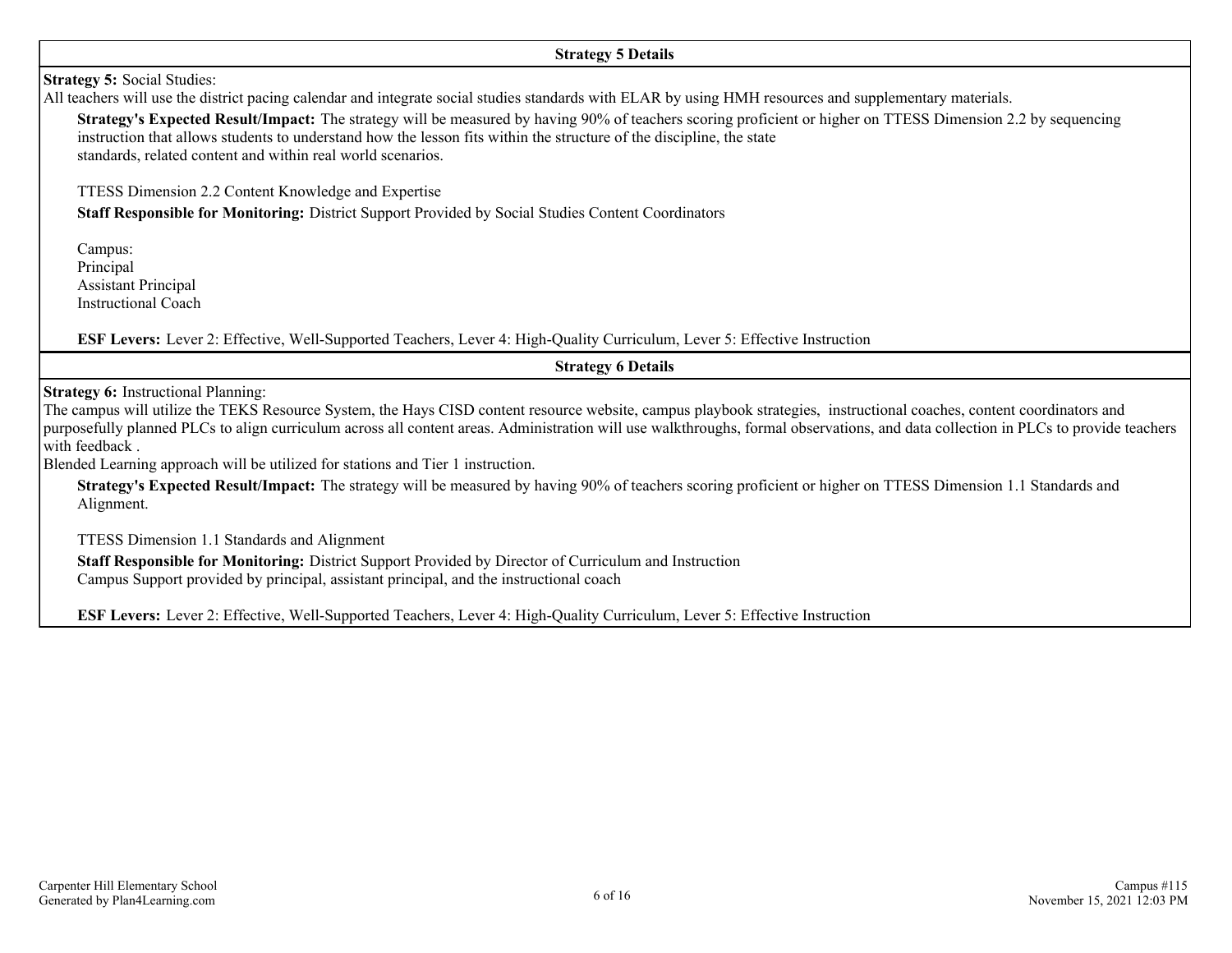#### **Strategy 7 Details**

**Strategy 7: Progress Monitoring:** 

Teachers will monitor student progress through regular universal screeners for reading and math.

Teachers will meet monthly with the IC to discuss patterns found in the students' progress.

Teachers will set goals with their class and individual students.

Goals will be visible in areas in the classroom or in student data folders and students will be able to articulate their goals with others.

**Strategy's Expected Result/Impact:** 100% of K-5 students will be administered a universal screener three times a year

100% of teachers and students will take part in goal setting for grades PK-5th

TTESS Dimension 2.5 Monitor and Adjust

**Staff Responsible for Monitoring:** District Support Provided by Director of Academic Support Campus support provided by the principal, assistant principal, instructional coach and the interventionist.

**ESF Levers:** Lever 2: Effective, Well-Supported Teachers, Lever 4: High-Quality Curriculum, Lever 5: Effective Instruction

### **Strategy 8 Details**

**Strategy 8:** Data and Assessment:

 100% of teachers will participate in professional development and weekly PLCs to improve understanding of the accountability system, progress monitoring, and the utilization of data to increase student achievement. Formative and summative assessments will be used to monitor and adjust daily instruction.

Data Analysis: mCLASS, Dreambox, common formative assessments and CBAs, Amplify

**Strategy's Expected Result/Impact:** 100% of K-5 teachers will participate in PLC , data talks, and RtI meetings regularly.

TTESS Dimension 1.2 Data and Assessment

**Staff Responsible for Monitoring:** District Support Provided by Coordinator of Accountability and Testing

Campus: Principal Assistant Principal Instructional Coach Interventionist

**ESF Levers:** Lever 2: Effective, Well-Supported Teachers, Lever 4: High-Quality Curriculum, Lever 5: Effective Instruction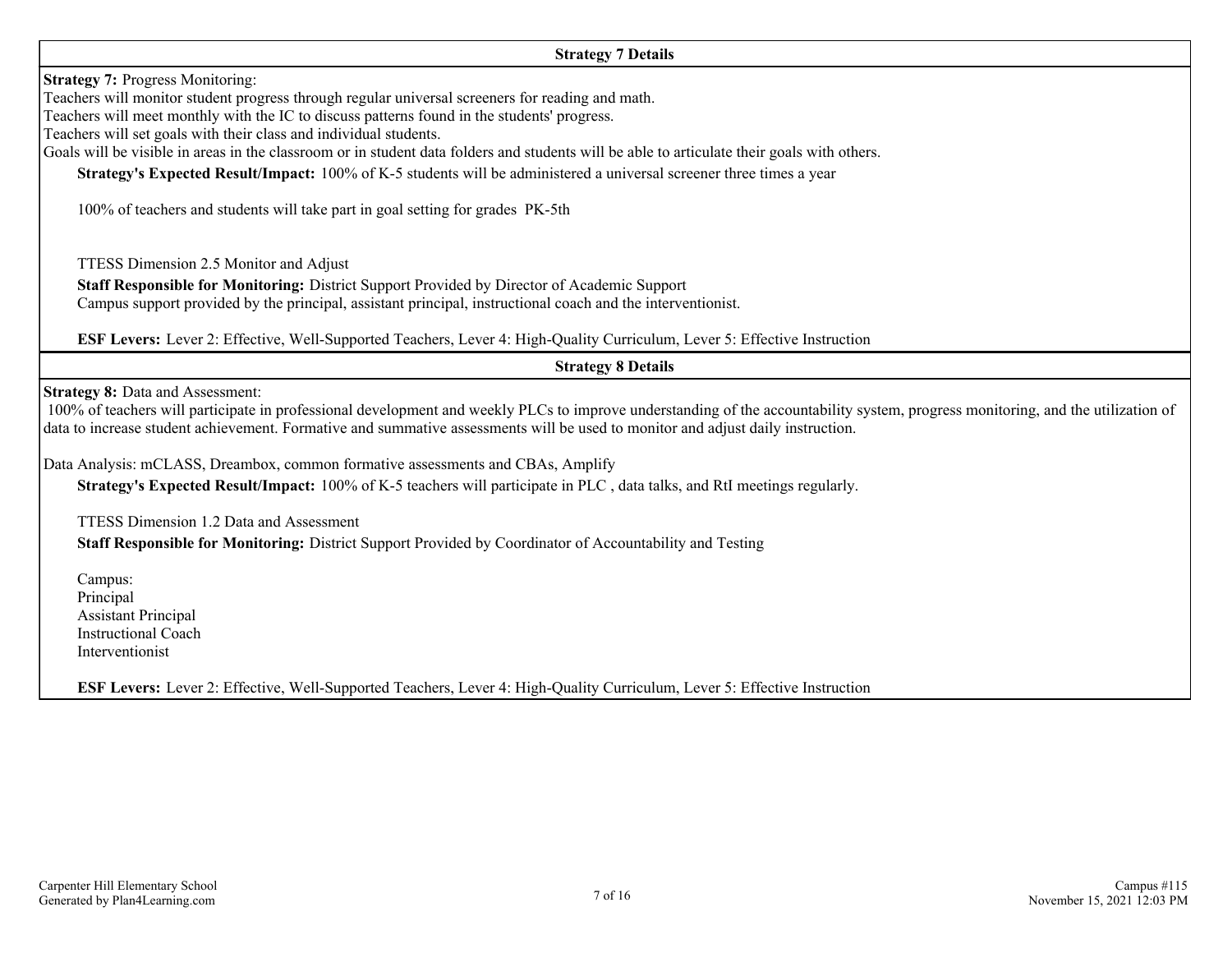#### **Strategy 9 Details**

**Strategy 9:** Response to Intervention:

Teachers will identify struggling learners through the RtI process, providing written documentation of student needs, identifying resources to support achievement and regularly report student progress via Tier-2 and Tier-3 documentation forms in SuccessEd.

The campus RTI and Care Team will meet at least once a month to progress monitor students on teacher watch lists and work with campus interventionist/ESSER interventionist/instructional coaches/administrators to ensure academic needs are met of students on Tier 2/3.

**Strategy's Expected Result/Impact:** 100% of students identified as having academic difficulties will have ongoing documentation, in SuccessEd., be provided differentiated instruction and follow-up regarding their progress.

Students in grades 3-5 will see a 3% gain on Domain II when compared to the 2018-2019 STAAR results.

TTESS Dimension 2.4 Differentiation

**Staff Responsible for Monitoring:** District Support Provided by Director of Academic Support Campus support provided by Principal, Assistant Principal, instructional coach and interventionist

**ESF Levers:** Lever 2: Effective, Well-Supported Teachers, Lever 4: High-Quality Curriculum, Lever 5: Effective Instruction

**Strategy 10 Details**

**Strategy 10:** English Learners:

The campus utilizes small group instruction, targeting skills based on mCLASS data to provide supplemental support to ELs in primary grades as well as STAAR tested grades.

ELL Cluster teachers will have students practice assessments for TELPAS in the fall and spring to prepare for TELPAS. **Strategy's Expected Result/Impact:** The strategy will be measured by a 3% increase on the 2021-2022 TELPAS composite results.

TTESS Dimension 2.4 Differentiation

**Staff Responsible for Monitoring:** Campus Administration Campus Instructional Coach District Support Provided by the Director of PK-12 Multilingual Education

**ESF Levers:** Lever 2: Effective, Well-Supported Teachers, Lever 4: High-Quality Curriculum, Lever 5: Effective Instruction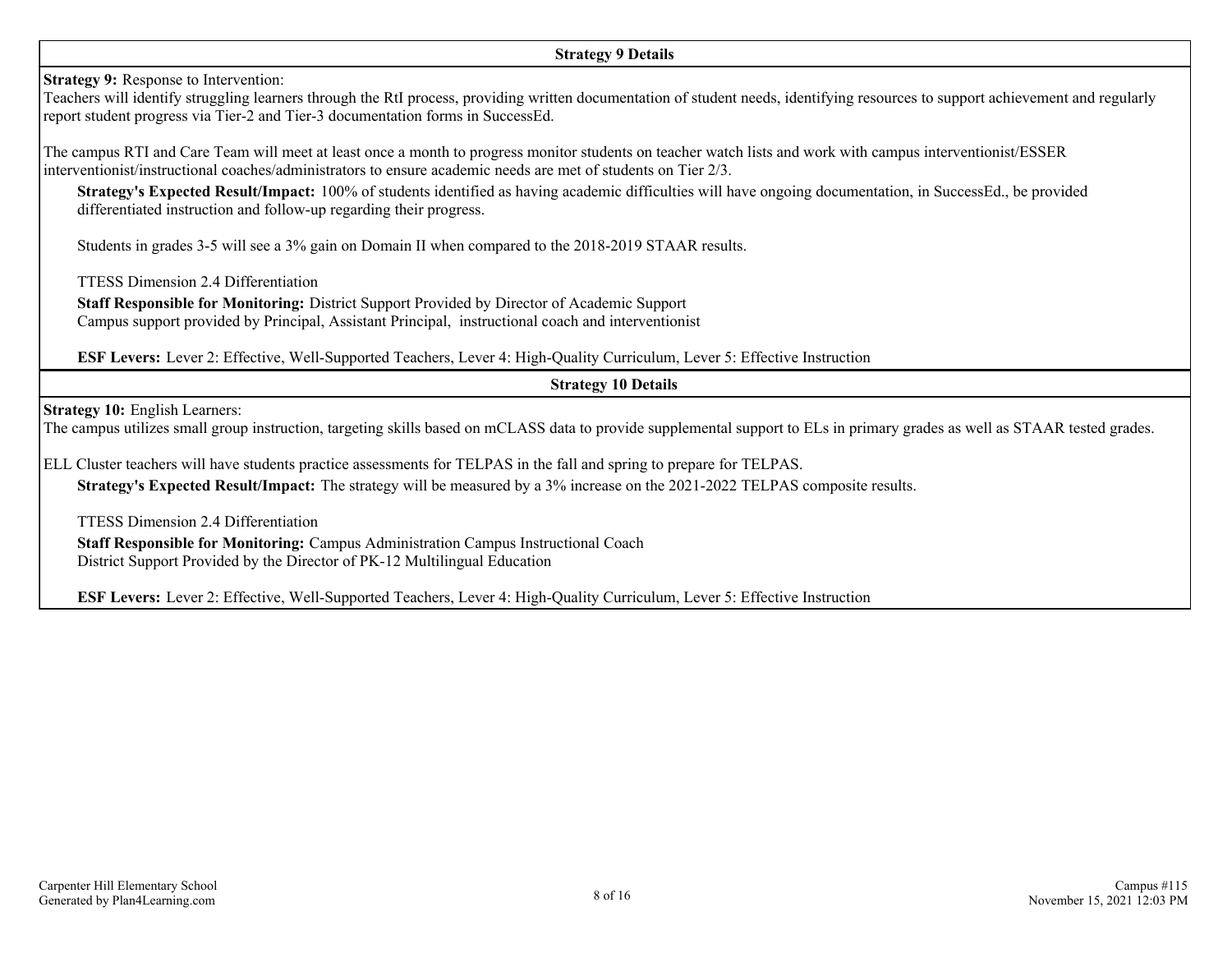#### **Strategy 11 Details**

**Strategy 11:** Closing The Gap:

We close the gap for our African American sub-population and our Economically Disadvantage sub-population through effective PLC, data driven instruction, intervention and acceleration.

Our ESSER intervention teacher will utilize ThinkUp resource from mentoring minds to students master skills and close gaps.

**Strategy's Expected Result/Impact:** At grades K-3, at least 85% of all students will show growth on mCLASS.

All students, African American, and Eco Dis, will increase performance in the Meets category by 5%.

TTESS Dimension 1.3 Knowledge of Students

**Staff Responsible for Monitoring:** District Support Provided by Deputy Academic Officers Campus Administration and Instructional Coach

**ESF Levers:** Lever 1: Strong School Leadership and Planning, Lever 2: Effective, Well-Supported Teachers, Lever 4: High-Quality Curriculum, Lever 5: Effective Instruction

**Funding Sources:** THINK Up - 199 PIC 24/30: Direct At-Risk Instruction (SCE)

# **Strategy 12 Details**

**Strategy 12:** Special Education Services:

Administrators will attend all ARD meetings and collaborate with ARD facilitator and SPED teachers on recommended services to be provided for students. CHES will provide programs/services for students requiring Special Education services as identified in their Individual Education Plan (IEP) through least restrictive environments

(LRE) by providing push-in and inclusion .

**Strategy's Expected Result/Impact:** 100% of students identified as SPED will receive appropriate accommodations to access the general education curriculum and progress will be monitored by SPED, General Education teachers and administrators to ensure that students are meeting goals and making progress.

TTESS Dimension 2.4 Differentiation

**Staff Responsible for Monitoring:** District Support Provided Director of Special Education

Admin., ARD facilitator, SPED Lead teacher

**ESF Levers:** Lever 2: Effective, Well-Supported Teachers, Lever 4: High-Quality Curriculum, Lever 5: Effective Instruction

**Strategy 13 Details**

**Strategy 13:** Dyslexia Services:

The campus will utilize their RTI committee to review and appropriately identify students needing 504/dyslexia services. Students identified will receive Wilson reading program support.

**Strategy's Expected Result/Impact:** 100% of students identified as dyslexic will have had a 504 meeting with adequate documentation to support the services. T-TESS Dimension 2.4 Differentiation

**Staff Responsible for Monitoring:** District Support Provided by Director of Academic Support, Dyslexic Teacher, Campus Principal

**ESF Levers:** Lever 1: Strong School Leadership and Planning, Lever 2: Effective, Well-Supported Teachers, Lever 4: High-Quality Curriculum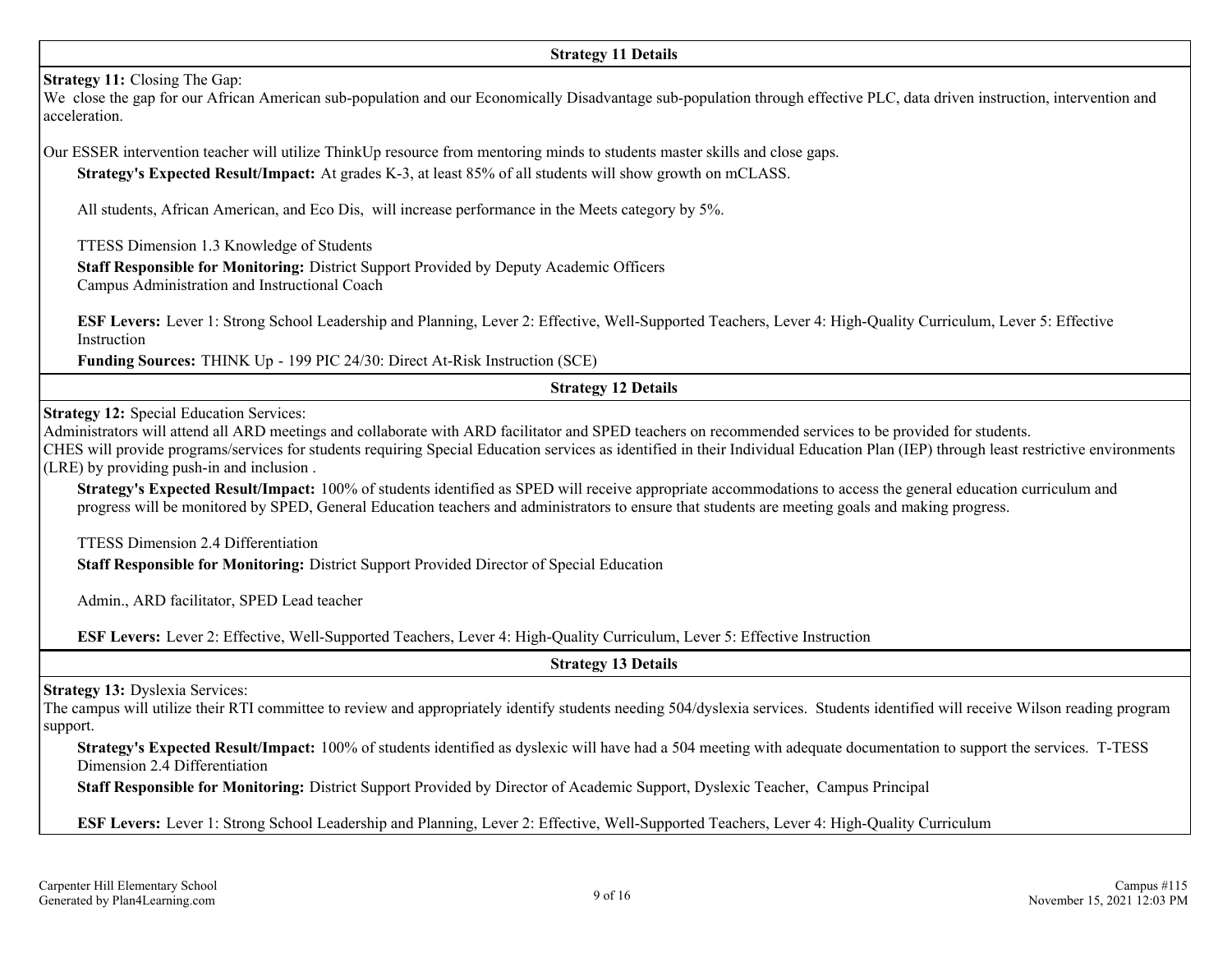#### **Strategy 14 Details**

### **Strategy 14:** 504 Services:

The campus 504 coordinator will ensure that all students identified as needing 504 services will be provided with access to general education opportunities that are progress monitored by teachers.

**Strategy's Expected Result/Impact:** 100% of students identified as 504 have adequate documentation to support individualized needs. TTESS Dimension 2.4 Differentiation

**Staff Responsible for Monitoring:** District Support Provided by Director of Academic Support, Campus Administrators

**ESF Levers:** Lever 1: Strong School Leadership and Planning, Lever 2: Effective, Well-Supported Teachers, Lever 4: High-Quality Curriculum, Lever 5: Effective **Instruction** 

# **Strategy 15 Details**

**Strategy 15:** Accelerated Instruction for At-Risk Students:

Teachers and students will participate in WIN time (What I Need). This is our campus wide intervention and enrichment time.

The campus will support students identified as at-risk by providing appropriate supports depending on academic need. Students identified through screeners and classroom data as needing intervention will receive Tier 2 and Tier 3 intervention services.

Students that need support will have scheduled times to work with our volunteer tutor, our interventionist, or our ESSER interventionist.

**Strategy's Expected Result/Impact:** Students will make at least one years academic growth on mCLASS.

**Staff Responsible for Monitoring:** Campus Admin and Interventionist ,Teachers Instructional Coach

**ESF Levers:** Lever 1: Strong School Leadership and Planning, Lever 2: Effective, Well-Supported Teachers, Lever 3: Positive School Culture, Lever 4: High-Quality Curriculum

# **Strategy 16 Details**

**Strategy 16:** Gifted and Talented Services:

The campus will differentiate instruction for students within the classroom setting using the G/T cluster model.

**Strategy's Expected Result/Impact:** 100% of students identified at Gifted and Talented (GT) are placed in a cluster group. TTESS Dimension 1.4 Activities **Staff Responsible for Monitoring:** District Support Provided by Coordinator of Gifted and Talented Campus Principal

**ESF Levers:** Lever 1: Strong School Leadership and Planning, Lever 2: Effective, Well-Supported Teachers, Lever 3: Positive School Culture, Lever 4: High-Quality Curriculum, Lever 5: Effective Instruction

# **Strategy 17 Details**

**Strategy 17:** College, Career and Military Readiness:

The campus will increase opportunities for students to learn about careers and the CTE program at Johnson High School. We will partner with Johnson to have our 3-5 students visit and learn about the different programs they have to offer. Johnson students will come to CHES for our PK-2 students.

**Strategy's Expected Result/Impact:** 100% of our students will participate in our CTE showcase fair with JHS.

**Staff Responsible for Monitoring:** District Support Provided by Director of College and Career Readiness and Counseling, Campus Principal, JHS CTE staff and counselors

**TEA Priorities:** Connect high school to career and college - **ESF Levers:** Lever 1: Strong School Leadership and Planning, Lever 2: Effective, Well-Supported Teachers, Lever 3: Positive School Culture, Lever 4: High-Quality Curriculum, Lever 5: Effective Instruction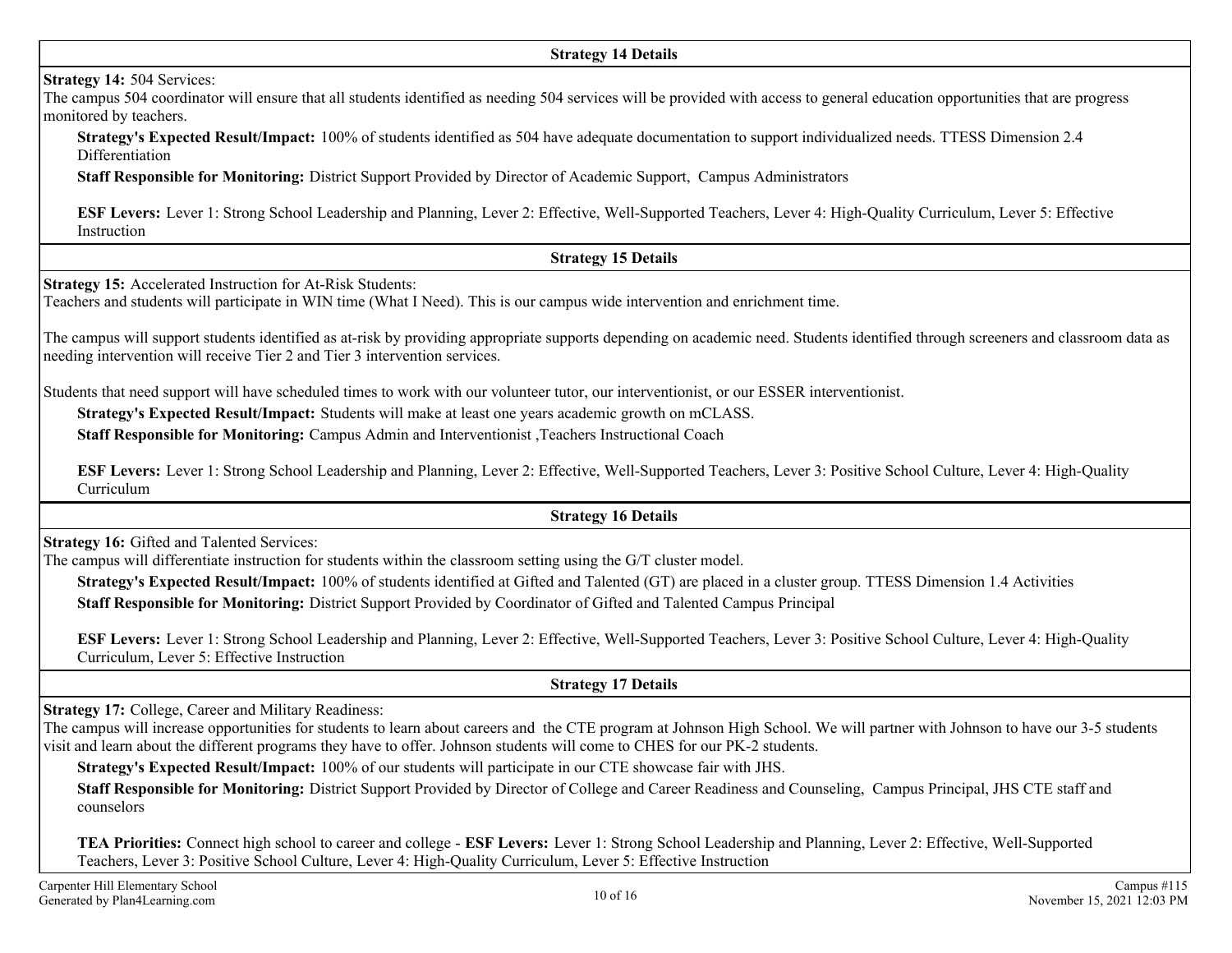#### **Strategy 18 Details**

**Strategy 18:** Instructional Technology:

Teachers will continue to implement components of blended learning. They will utilize technology to enhance, intervene, and enrich instruction.

**Strategy's Expected Result/Impact:** 100% of our teachers will purposefully plan for integrated learning opportunities in their lessons. TTESS 1.4 Activities **Staff Responsible for Monitoring:** District Support Provided by the Director of Digital Learning, Campus Principal and Tech Specials Teacher

**ESF Levers:** Lever 1: Strong School Leadership and Planning, Lever 2: Effective, Well-Supported Teachers, Lever 3: Positive School Culture, Lever 4: High-Quality Curriculum, Lever 5: Effective Instruction

**Strategy 19 Details**

**Strategy 19:** Pre-Kindergarten Program:

Campus will implement a full day PreK program.

The campus will continue to enhance instructional experiences as a means to increase Kinder Readiness.

**Strategy's Expected Result/Impact:** At least 90% of students attending Pre K will be on or above level at the beginning of the year assessments in Kindergarten. TTESS Dimension 2.2 Content Knowledge and Expertise

**Staff Responsible for Monitoring:** District Support Provided by Director of Early Childhood and Extended Day Programs Campus Admin and Instructional Coach

**ESF Levers:** Lever 1: Strong School Leadership and Planning, Lever 2: Effective, Well-Supported Teachers, Lever 3: Positive School Culture, Lever 4: High-Quality Curriculum, Lever 5: Effective Instruction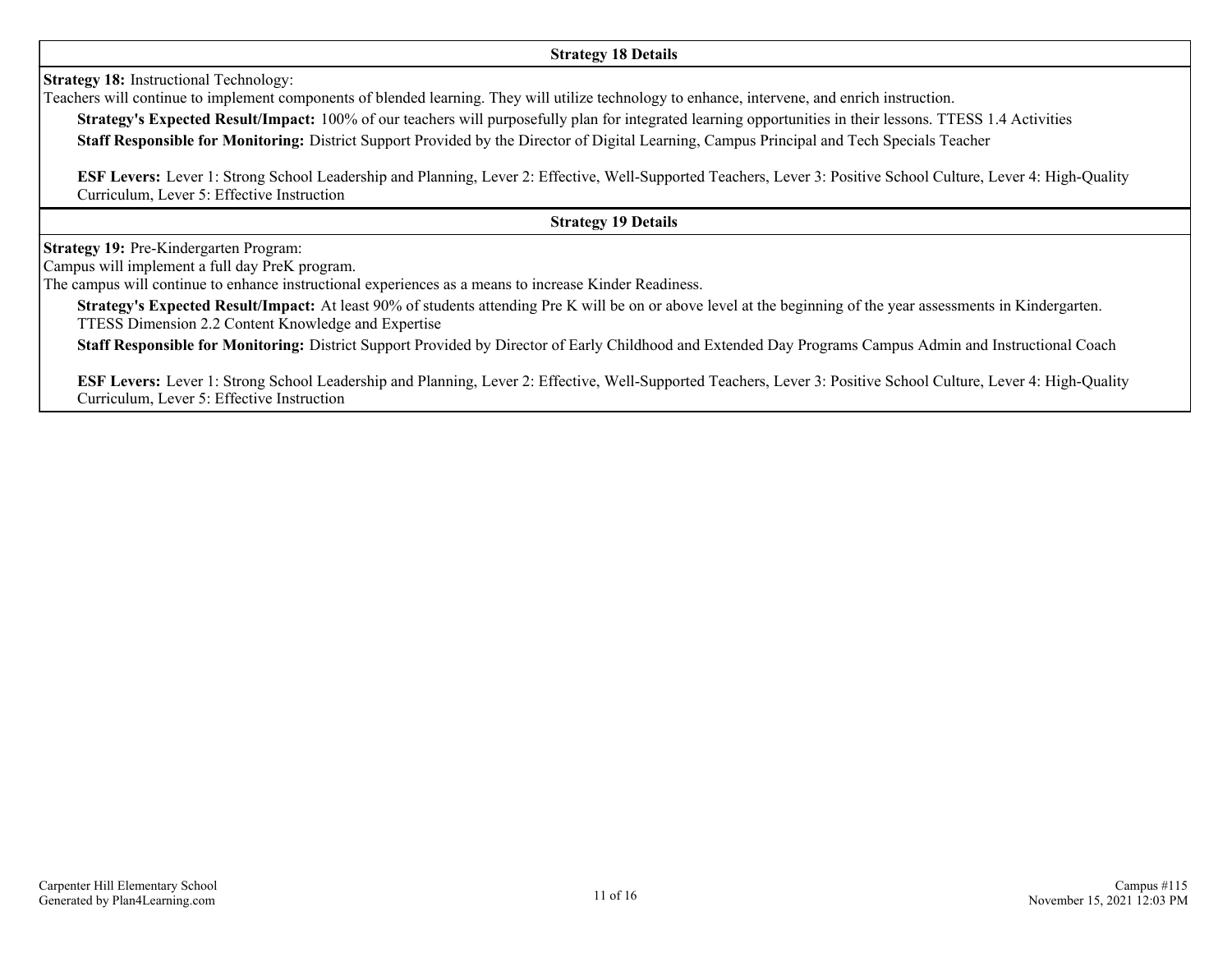**Goal 2:** Hays CISD is dedicated to the safety of all students and staff.

**Performance Objective 1:** A safe environment must include secure facilities, staff and student training, and our adopted standard response protocol. The campus will partner with local and state entities to assure preparedness. Specific areas addressed are physical and cybersecurity, data privacy, campus access, detecting and reporting possible threats, COVID19 safety/prevention planning/reporting, and maintaining an environment of trust between adults and all students.

**Evaluation Data Sources:** CHES will utilize the updated EOP along with district safety protocols and training. The campus will report to their Deputy Academic Officer an overview of student and staff character development, including extra-curricular/club participation, and social/emotional supports (discipline, attendance, counseling strategies. The principal and appropriate staff will attend all relevant training throughout the year on this topic. Specific attention will be given to the communication of campus/district safety efforts (both physical and training) to our community. We will adhere to the safety protocols and published plan for safety measures during the global pandemic and COVID-19.

TPESS Standard 2 - Human Capital: The principal is responsible for ensuring there are high-quality teachers and staff in every classroom throughout the school.

TPESS Standard 4 - School Culture: The principal is responsible for establishing and implementing a shared vision and culture of high expectations for all staff and students.

| <b>Strategy 1 Details</b>                                                                                                                                                                                                                                         |
|-------------------------------------------------------------------------------------------------------------------------------------------------------------------------------------------------------------------------------------------------------------------|
| <b>Strategy 1: Student Safety:</b><br>CHES will follow the expectation that all visitors will utilize the single-point of entry, sign in, and present their ID upon arrival. Campus staff will be updated on the Standard<br>Response Protocols (SRP) procedures. |
| Strategy's Expected Result/Impact: Using K-12 Insight Survey data, 90% or higher will be reflected in parent satisfaction regarding the safety of their child.<br>100% of the required drills will be completed.                                                  |
| Staff Responsible for Monitoring: Campus administration and district Director of School and Student Safety                                                                                                                                                        |
| <b>ESF Levers:</b> Lever 1: Strong School Leadership and Planning, Lever 3: Positive School Culture                                                                                                                                                               |
| <b>Strategy 2 Details</b>                                                                                                                                                                                                                                         |
| <b>Strategy 2: Social Emotional Learning:</b><br>CHES will continue to utilize Cloud 9 character education and Leader in Me.<br>Our 5th grade student will receive academic advising in the spring.                                                               |
| Strategy's Expected Result/Impact: CHES will demonstrate a 3% decrease in student referrals.<br>100% of our 5th grades will have middle school choice sheets completed on time.                                                                                   |
| Staff Responsible for Monitoring: Director of Counseling and College and Career Readiness as well as campus principal and the Lighthouse Team.                                                                                                                    |
| ESF Levers: Lever 1: Strong School Leadership and Planning, Lever 2: Effective, Well-Supported Teachers, Lever 3: Positive School Culture                                                                                                                         |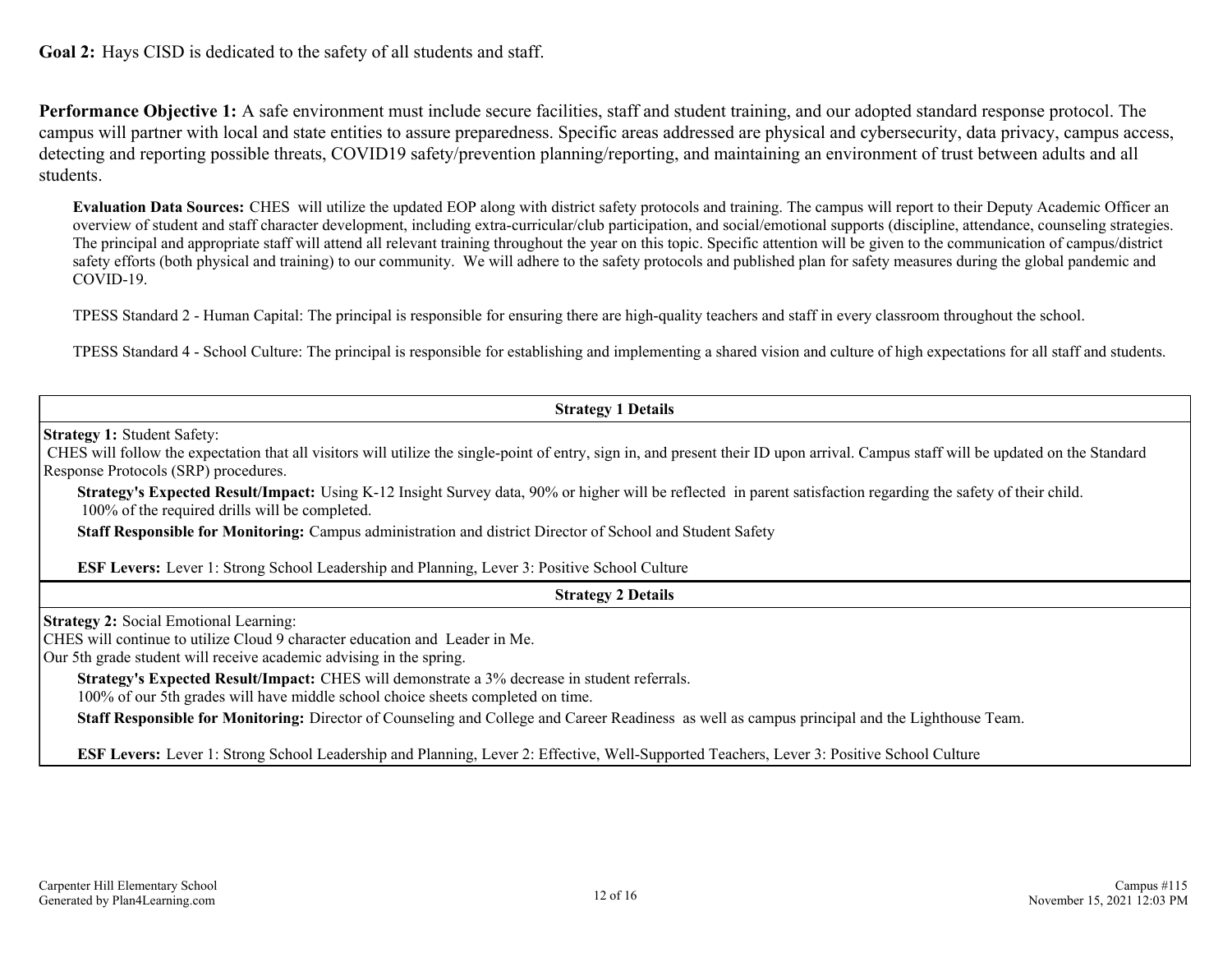#### **Strategy 3 Details**

**Strategy 3:** Increase Attendance:

The campus will establish a campus goal of 96% through a variety of incentives, techniques and positive school climate.

**Strategy's Expected Result/Impact:** CHES will reach 96% or higher in attendance for the 2020/21 SY.

**Staff Responsible for Monitoring:** Campus Attendance Clerk, Counselor, and Administration

**ESF Levers:** Lever 1: Strong School Leadership and Planning, Lever 3: Positive School Culture

**Strategy 4 Details**

**Strategy 4:** Student Engagement:

Teachers will use strategies for student engagement from our playbook. We will also use questioning strategies and provide differentiation for each student to meet their needs.

CHES will offer a variety of clubs and organizations to create an inviting learning environment.

**Strategy's Expected Result/Impact:** Student survey results from K-12 insight and our LIM MRA will reflect a 5% increase in feeling engaged and safe on the campus. TTESS Dimension 3.3 Classroom Culture

**Staff Responsible for Monitoring:** District Support Provided by the Director of Extra- and Co-Curricular activities Campus Principal

**ESF Levers:** Lever 1: Strong School Leadership and Planning, Lever 2: Effective, Well-Supported Teachers, Lever 3: Positive School Culture, Lever 4: High-Quality Curriculum, Lever 5: Effective Instruction

**Strategy 5 Details**

**Strategy 5:** Positive Behavior Intervention Support:

The campus will follow the district discipline referral process to partner with parents and guardians in building a campus culture of mutual respect. Teachers will work with the Admin team to use a restorative approach to discipline. Students follow our Colt guidelines for success.

**Strategy's Expected Result/Impact:** The campus will have an 2% decrease in the number of office referrals. TTESS Dimension 3.2 Managing Student Behavior **Staff Responsible for Monitoring:** District Support Provided by the Director of Student Services Campus Principal

**ESF Levers:** Lever 1: Strong School Leadership and Planning, Lever 2: Effective, Well-Supported Teachers, Lever 3: Positive School Culture, Lever 4: High-Quality Curriculum, Lever 5: Effective Instruction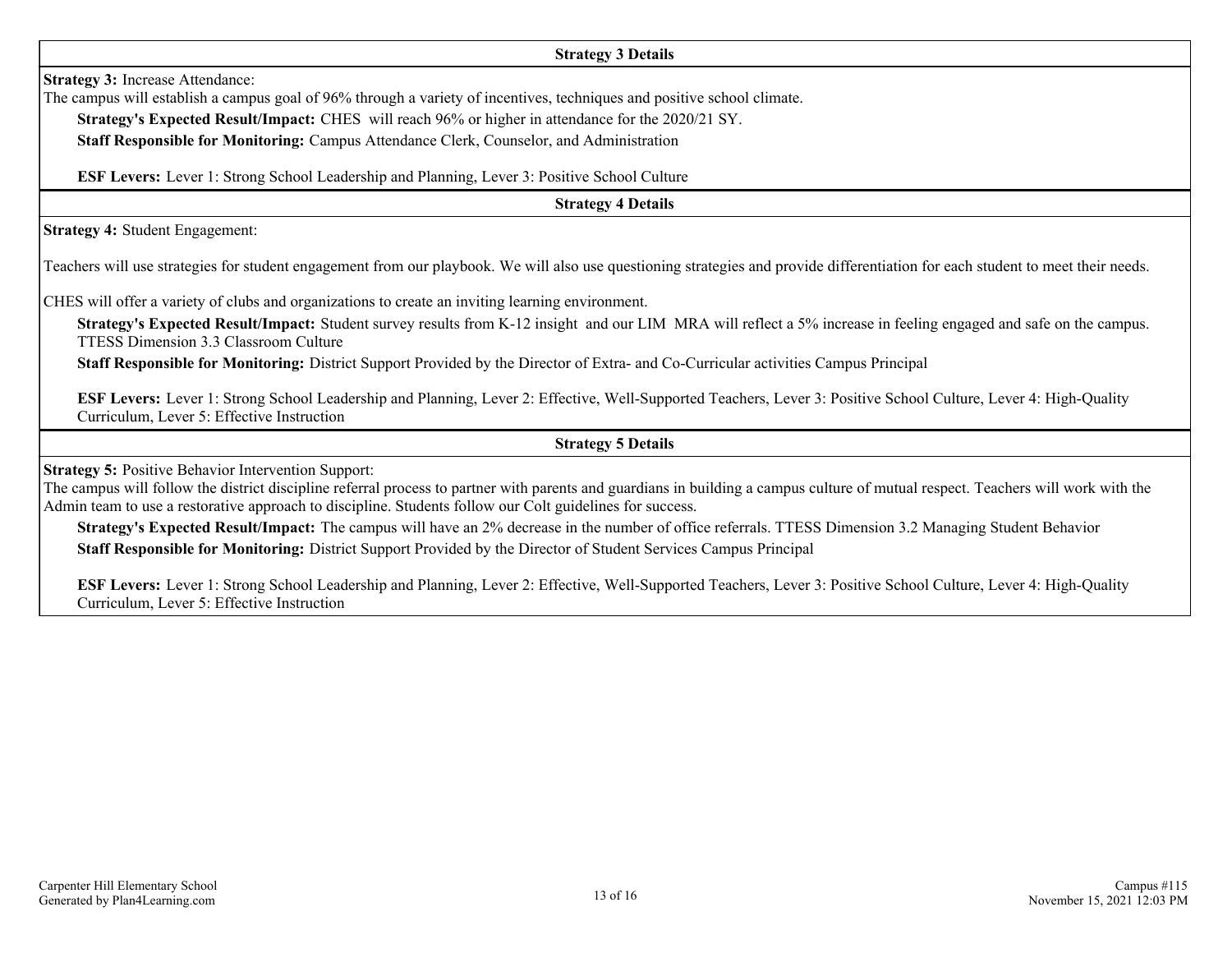**Goal 3:** Hays CISD is dedicated to treating everyone with respect and dignity.

**Performance Objective 1:** Cultivating a culture of positive engagement and public service requires empathy, visibility, trust, and communication. Communication through all appropriate avenues is a priority, and staff will receive training in these areas. Our campus is committed to increasing client engagement both internally and externally.

**Evaluation Data Sources:** CHES staff will receive targeted training, after a process review, in the areas of customer service and community relations. The campus will develop strategies and systems to make this the best place to work, and share with the Deputy Academic Officer. The campus will provide a monthly update on community and staff outreach. An employee engagement survey will be given and the results will be utilized to address needs as identified.

| <b>Strategy 1 Details</b>                                                                                                          |
|------------------------------------------------------------------------------------------------------------------------------------|
| <b>Strategy 1: Customer Service:</b>                                                                                               |
| The campus will provide excellent customer service to all stakeholders.                                                            |
| CHES staff will respond to family and community correspondence within 24 hours                                                     |
| <b>Strategy's Expected Result/Impact:</b> CHES K12 Insight survey will reflect a rating of 90% or higher in customer satisfaction. |
| Staff Responsible for Monitoring: District communication specialist and campus principal and office staff                          |
| <b>ESF Levers:</b> Lever 3: Positive School Culture                                                                                |
| <b>Strategy 2 Details</b>                                                                                                          |
| <b>Strategy 2:</b> School community:                                                                                               |
| The campus will continue to promote and encourage active participation from the community through its PTA organization             |
| <b>Strategy's Expected Result/Impact:</b> CHES will have 100% staff participation in PTA.                                          |
| CHES PTA membership will increase 3% for the 21-22 school year.                                                                    |
| Staff Responsible for Monitoring: Campus principal and PTA membership chair.                                                       |
| <b>ESF Levers:</b> Lever 3: Positive School Culture                                                                                |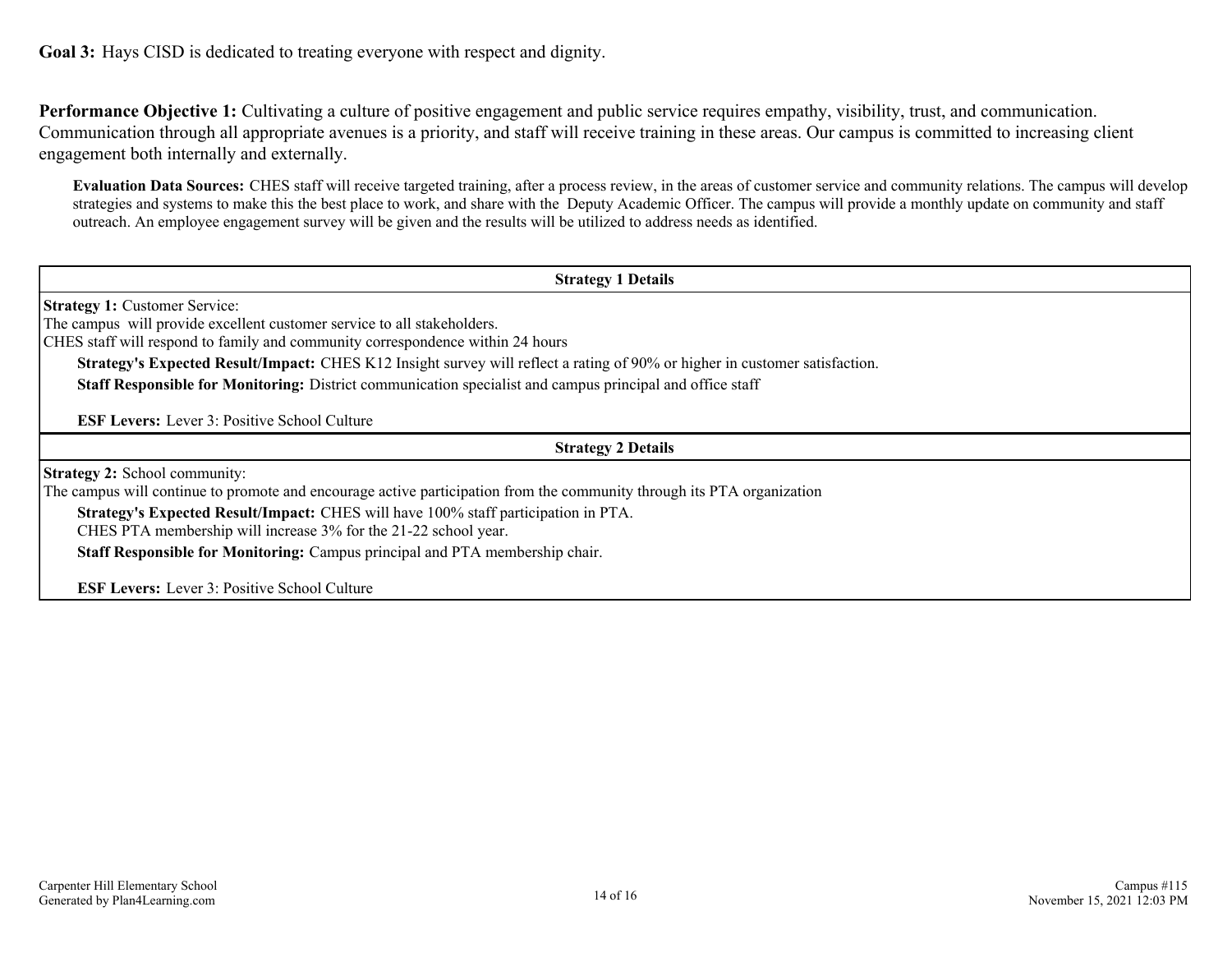**Strategy 3 Details**

**Strategy 3:** Goal Setting:

All teachers will create TTESS professional goals. Teachers will track their goals in their leadership binder.

All students will create academic and personal goals and monitor in their leadership binders.

CLT will meet four times a year review and update our CIP, review and plan for budget items and discuss procedures and policies in place.

**Strategy's Expected Result/Impact:** At least 4 CLT meetings will be held.

100% students will have a leadership binder with goals and tracking evidence.

100% professional instructional staff will create and track TTESS Goals

**Staff Responsible for Monitoring:** Teachers

IC

Admin

**ESF Levers:** Lever 1: Strong School Leadership and Planning, Lever 2: Effective, Well-Supported Teachers, Lever 3: Positive School Culture, Lever 4: High-Quality Curriculum, Lever 5: Effective Instruction

**Strategy 4 Details**

**Strategy 4:** Communicating Student Achievement to Parents:

Teachers and parents will participate in our fall parent conference day.

Teachers will communicate with parents regularly about student progress through progress meetings (as needed), email, ARDs, RtI and the report card (parent portal).

**Strategy's Expected Result/Impact:** Our teachers will provide 100 % of our students with report cards during each 9 week grading period. Teachers will meet with 100% of parents at least one time in a school year. TTESS Dimension 2.3 Communication

**Staff Responsible for Monitoring:** District Support Provided by Coordinator of Accountability and Testing Campus Principal

**ESF Levers:** Lever 1: Strong School Leadership and Planning, Lever 2: Effective, Well-Supported Teachers, Lever 3: Positive School Culture, Lever 4: High-Quality Curriculum, Lever 5: Effective Instruction

**Strategy 5 Details**

**Strategy 5:** Professional Learning Communities:

The campus will conduct weekly PLC meetings for all teachers.

**Strategy's Expected Result/Impact:** CHES will increase Domain II score by 3% for the 2021/22 SY.

**Staff Responsible for Monitoring:** Campus admin team, grade level teams and Instructional Coach

**TEA Priorities:** Build a foundation of reading and math - **ESF Levers:** Lever 1: Strong School Leadership and Planning, Lever 2: Effective, Well-Supported Teachers, Lever 3: Positive School Culture, Lever 4: High-Quality Curriculum, Lever 5: Effective Instruction